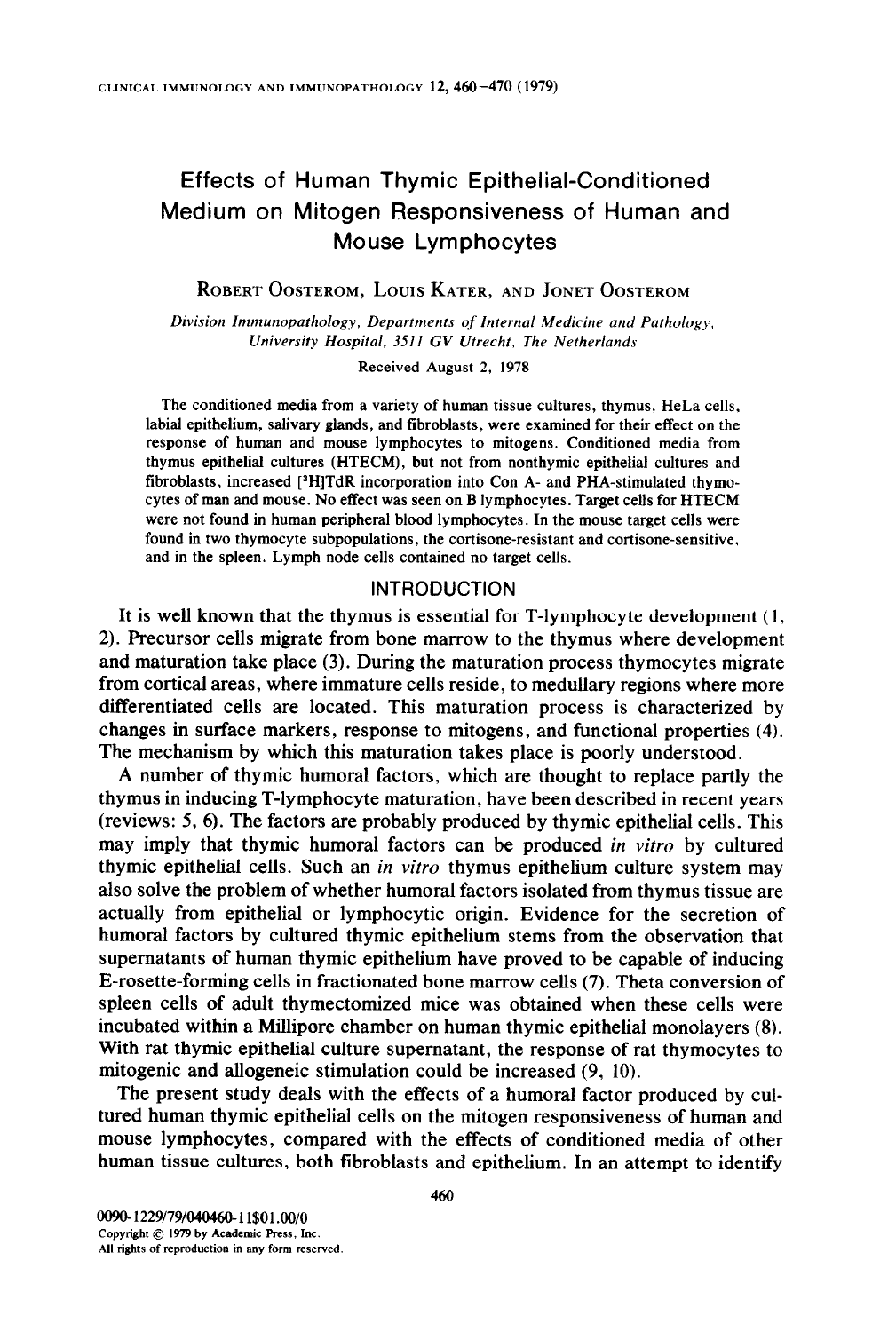the possible target cell(s) for this factor the effects on thymocytes at various days after cortisone treatment of mice were investigated.

## MATERIAL AND METHODS

Human thymic epithelial cultures and control cultures. Human thymuses were obtained from children undergoing cardiac surgery. Under aseptic conditions the capsular tissue was removed and thymuses were minced in small pieces. Tissue fragments were washed in HEPES (25 mM)-buffered RPMI-1640 medium (H-RPMI) (Gibco Biocult Ltd., Scotland) in order to remove most of the thymocytes. Fragments were explanted in Falcon tissue culture flasks together with a few milliliters of culture medium. After 1 or 2 days, when the explants were attached to the flasks, 5 ml fresh medium was added. The culture medium consisted of H-RPMI supplemented with 2 mM L-glutamine, penicillin (100 U/ml), streptomycin (100  $\mu$ g/ml), and 20% heat-inactivated human AB serum. Cultures were kept at 37°C and medium was changed twice a week.

Control cultures used were fibroblasts grown from a cervical biopsy, HeLa cells, and epithelial cells grown from labial mucosae and salivary glands obtained from patients undergoing labial biopsy. These epithelial cells were chosen because of their ectodermal origin was like thymus epithelium ( 11). The cervical biopsy, labial mucosae, and salivary glands were treated in the same way as described for thymus tissue.

Collecting of conditioned media. Conditioned media from the thymic epithelial cultures (HTECM) were collected from the time that thymocytes had disappeared from the cultures, usually at Day 10, until about Day 35. Conditioned media from cultures of labial epithelium (HLECM) and epithelium of salivary glands (HSECM) were collected in the same way. Conditioned media from HeLa cells and fibroblasts (HFCM) were collected from the time that the cells had covered more than 50% of the tissue culture flask surface until they were subcultured by treatment with 0.05% trypsin-EDTA solution (Gibco Biocult Ltd.)

Media collected from the tissue cultures were centrifuged at 1OOOg for 10 min, filtered through Millipore filters (0.45  $\mu$ m), and stored in small aliquots at -20°C.

Mitogen stimulation of human lymphocytes. Thymocytes removed from thymus tissue fragments from young donors were washed with H-RPM1 and counted in a hemocytometer, and viability was assessed by Trypan blue dye exclusion: cell viability was always greater than 95%. The cell suspension was adjusted to  $10 \times 10^6$ /ml in RPMI-1640 with bicarbonate, antibiotics, and  $20\%$  AB serum. Cultures were set up in round bottom microtiter plates (Dynateck, Nürtingen, FRG) and contained 50  $\mu$ l cell suspension, 50  $\mu$ l mitogen solution, and 50  $\mu$ l diluted tissue culture-conditioned medium. Cell cultures were incubated for 96 hr at  $37^{\circ}$ C in humidified air with  $5\%$  CO<sub>2</sub>. Mitogen concentrations giving optimal stimulation were used: concanavalin A (Con A; 79-003, Miles. Slough, UK), 2  $\mu$ g/culture and phytohemagglutinin (PHA; HA15, Welcome, Beckenham, UK), 10  $\mu$ g/culture. Sixteen hours before the end of the incubation period 1  $\mu$ Ci [methyl-<sup>3</sup>H]thymidine (5 Ci/mmol, Radiochemical Centre Amersham, UK) was added to each well. The cells were collected on Titertek glassfiber filters with an automatic culture harvester (Skatron, Lierbyen, Norway). The air-dried filters were placed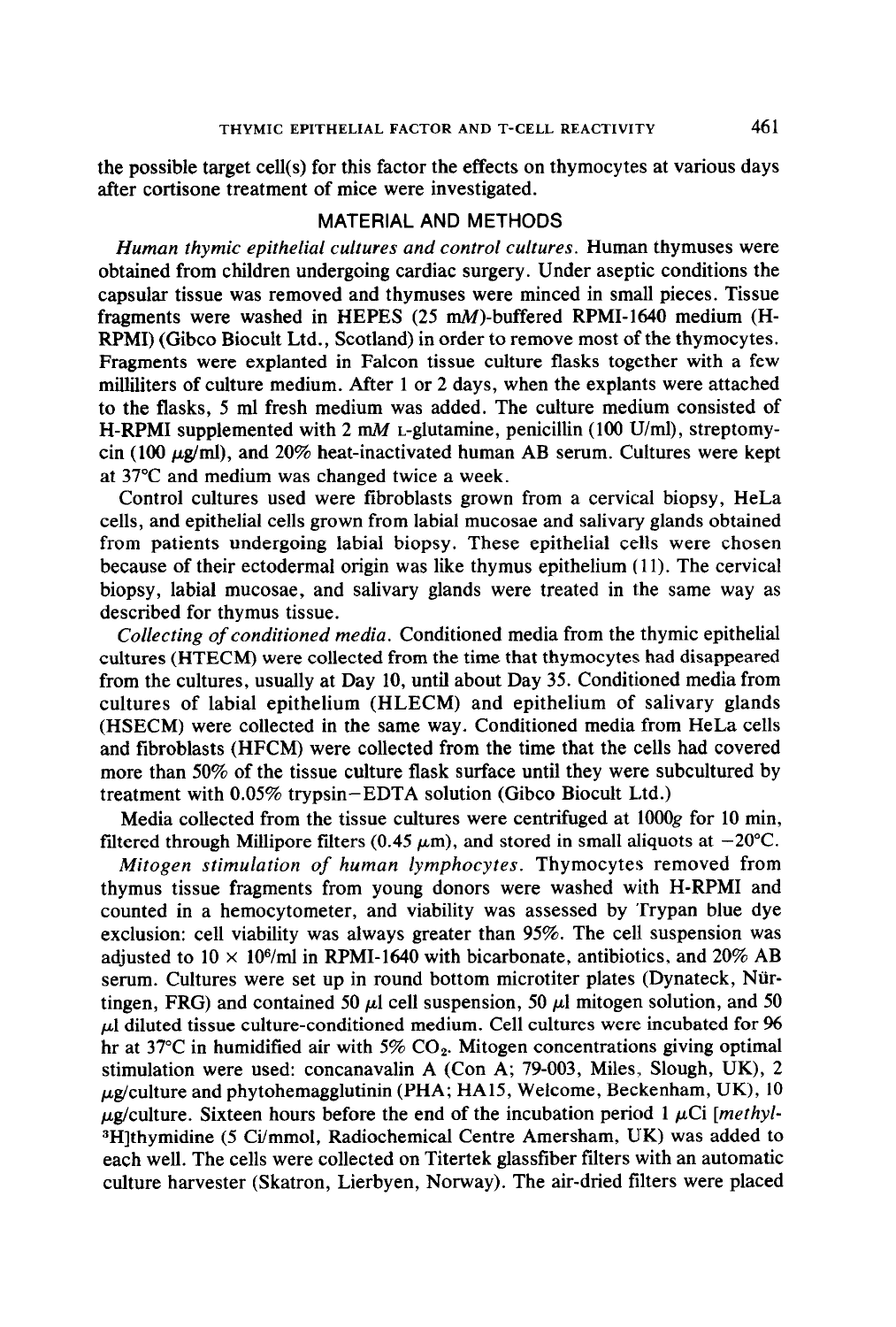in scintillation vials and 2.5 ml toluene scintillator was added. Radioactivity was measured with a Nuclear Chicago liquid scintillation counter (NC 725). Results are expressed as the mean cpm of quadruplicate cultures  $\pm$  standard error (SE). Statistical analyses were performed by Student's t test.

In order to investigate the effect of HTECM on mature T lymphocytes, peripheral blood lymphocytes (PBL) from normal donors were isolated from heparinized blood by Ficoll-Isopaque centrifugation at  $1000g$  for 20 min (12). Lymphocyte concentration was adjusted to  $0.8 \times 10^6$ /ml and the cells were cultured under the same conditions as described for thymocytes. Mitogen concentrations were: Con A, 2  $\mu$ g/culture and PHA, 6  $\mu$ g/culture.

Animals. Six- to eight-week-old female Swiss inbred mice were used throughout all these experiments. The animals were reared under conventional conditions with mouse pellets and tap water *ad libitum*.

Hydrocortisone treatment. Mice were injected intraperitoneally with a single dose of 2.5 mg hydrocortisone acetate (HC) (Hydro-Adreson, Organon, Oss. NL) which results in rapid loss of corticosteroid-sensitive thymocytes  $(T_{cs})$  localized in the thymus cortex (13). This yields a small population of corticosteroid-resistant thymocytes  $(T_{cr})$  confined to the medulla which is supposed to contain the functional T lymphocytes normally present in the thymus. Thymuses were removed at various days after HC treatment and the cells isolated from the tissue were used in the stimulation assay described in the next section.

Mitogen stimulation of mouse lymphocytes. Animals were killed by cervical dislocation and thymus. spleen, and lymph nodes (axillary and inguinal) were dissected out under sterile conditions and minced in H-RPMI. Cell suspensions were adjusted to  $4 \times 10^6$ /ml in RPMI-1640 with bicarbonate, antibiotics, and  $10\%$ AB serum. Cultures were set up as described for human lymphocytes. Mitogens used were: Con A, 1  $\mu$ g/culture, PHA 10,  $\mu$ g/culture, and lipopolysaccharide (LPS, E. coli 0127: B8; Difco, Detroit, Mich.), 10  $\mu$ g/culture. After 2 days 1  $\mu$ Ci  $[^{3}H]TdR$  was added and 7 hr later the cultures were harvested and radioactivity was measured as described above.

#### RESULTS

### Thymic Epithelial Cultures

During the first days of culture large rounded cells with some fibroblasts were seen around the explants. The lymphocytes released by the explants were almost completely removed after two medium changes. At Days  $4-7$  the rounded cells disappeared and outgrowth of polygonal cells was seen at the edge of the explants. These cells formed continuous sheets with fibroblasts at the periphery of the outgrowth. From Day 14 on Hassall's corpuscles could be seen at the outer part of the circular fields as described previously (14). Cultures fixed and embedded in situ in plastic flasks were examined with the electron microscope and showed desmosomes with tonotibrils, confirming their epithelial nature. Since the adherence of tibroblasts is much less than that of epithelial cells (15), selective trypsinization with 0.01% trypsin-EDTA solution was carried out in cultures with an excess of fibroblasts at Week 2 or 3. However, fibroblasts could never be com-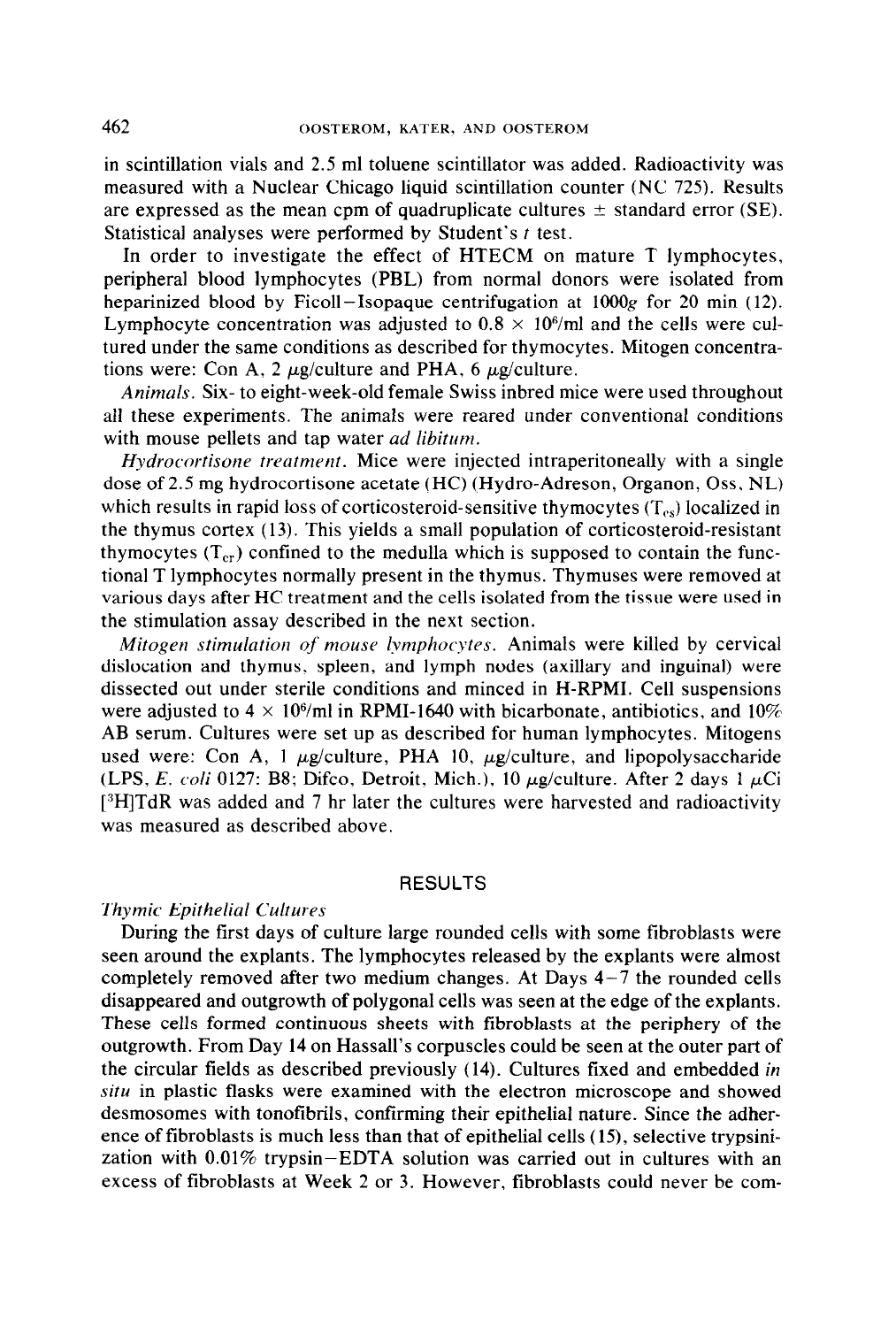pletely removed and after 4-6 weeks fibroblasts had overgrown the epithelial cells.

## Control Cultures

Fibroblasts grown from a cervical biopsy were subcultured 17 times, and conditioned media were used from subcultures 3 and later.

Explants of labial mucosae and salivary glands showed outgrowth of epithelial cells from Day 4, giving a monolayer after 2 to 3 weeks. These cultures were almost free of fibroblasts. After about 5 weeks the epithelial fields tended to lose contact with the culture flask.

### Effect of Conditioned Media on Con A and PHA Response of Human Thymocytes

Human thymocytes cultured with mitogen and conditioned medium were examined for increased DNA synthesis as measured by [<sup>3</sup>H]TdR incorporation. Cultures with HTECM gave a significantly higher  $(P < 0.025)$  Con A and PHA response as compared with control conditioned media in dilutions up to 1:90 (Fig. 1). The [3H]TdR incorporation of thymocytes cultured with HTECM at a dilution of 1:30 was increased by factor 1.8  $\pm$  0.3 (mean  $\pm$  SD,  $n = 10$ ) for Con A and 2.2  $\pm$ 0.6 ( $n = 9$ ) for PHA. Different batches of HTECM showed slight differences in their activities. HTECM collected from cultures of limited diameter (Day 10) was less active than that collected at later times when the outgrowth of the same cultures had extended over large parts of the culture flask. Conditioned media of cultures older than 4 weeks became usually less active. We found a maximum increase of PHA response when HTECM was diluted to 1:30 and the highest Con A response with dilutions between 1:6 and 1:18.

As can be seen in Fig. 1 control conditioned medium from labial mucosa epithelium showed no increase in [3H]TdR incorporation; in high concentrations it was even inhibitory to the Con A response. [<sup>3</sup>H]TdR incorporation of unstimulated cultures was slightly increased by HTECM but not by control conditioned medium. The same results were obtained using the other control conditioned media from fibroblasts, HeLa cells, and salivary gland epithelium.

Since the presence of thymocytes in the epithelial cultures could not be completely excluded, conditioned medium from cultured thymocytes was used as another control. This had no effect on mitogen responsiveness of thymocytes.

## Effect of Conditioned Media on Con A and PHA Response of Human PBL

HTECM and control conditioned media added in different dilutions to human PBL stimulated with optimal doses Con A and PHA showed no increase of the mitogen response (Table 1).

#### Effect of Conditioned Media on Mitogen Response of Mouse Thymocytes

Mouse thymocytes cultured with mitogen and HTECM gave higher [3H]TdR incorporation than mitogen-stimulated cultures to which control conditioned medium was added (Fig. 2). The  $[{}^{8}H]TdR$  incorporation of thymocytes cultured with HTECM at a dilution of 1:30 was increased by factor 2.6  $\pm$  0.6 (mean  $\pm$  SD, n  $=$  13) for Con A and 5.8  $\pm$  1.5 (n = 13) for PHA. Also a slight increase was measured when control conditioned media were added, but the increase in mitogen responsiveness of thymocytes cultured with HTECM was significantly higher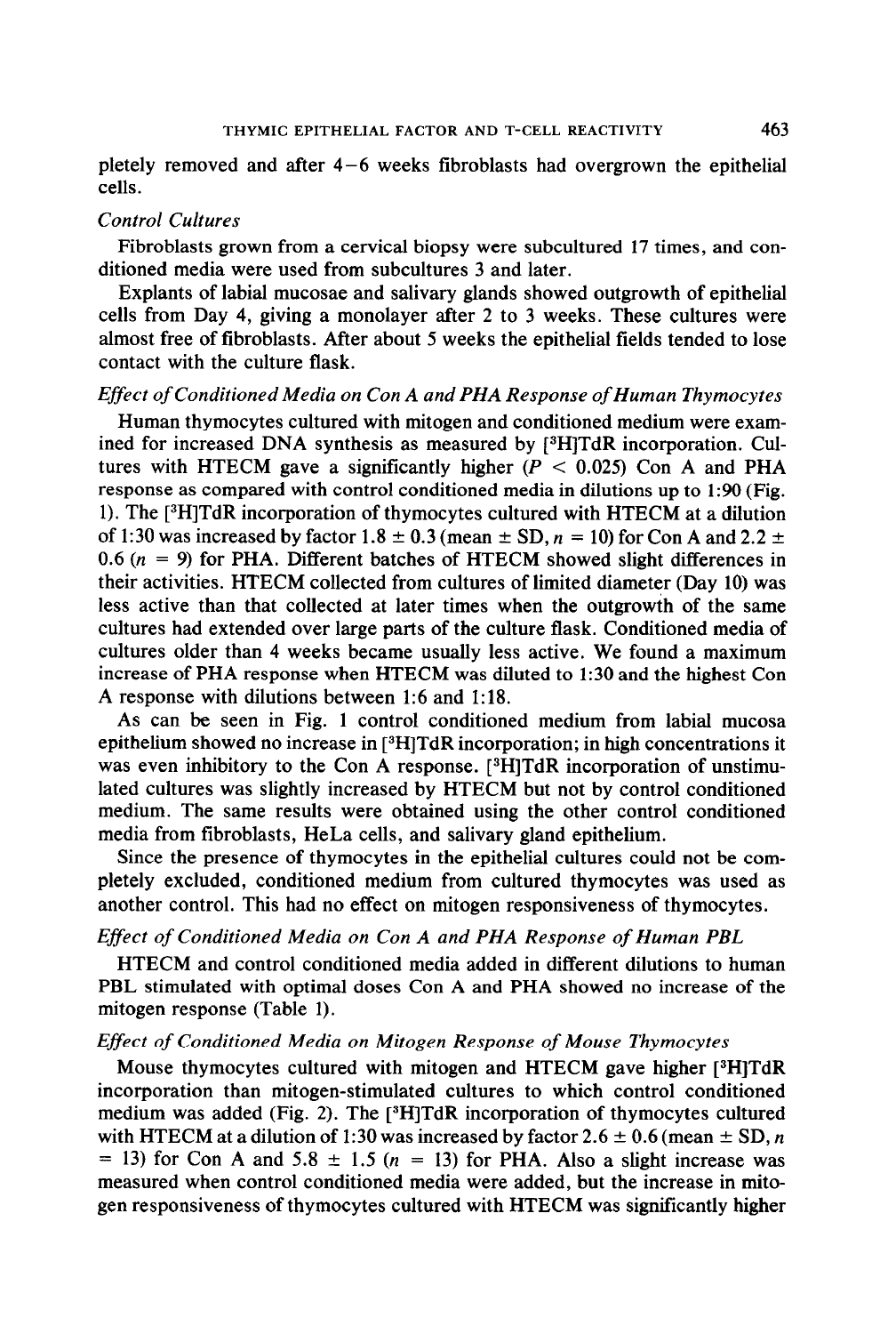

FIG. 1. [<sup>3</sup>H]TdR incorporation into mitogen-stimulated and-unstimulated human thymocytes cultured with various dilutions of HTECM  $(---)$  or HLECM  $(---)$ . Mitogen doses giving optimal stimulation were used.

than that of cultures with control conditioned media even at dilutions up to  $1:90 (P)$  $<$  0.0025). This effect of increase in DNA synthesis caused by nonthymic culture conditioned media was seen only in cultures with mouse thymocytes but not with human thymocytes. Unstimulated mouse thymocytes cultured with HTECM gave higher [<sup>3</sup>H]TdR incorporation than those cultured with control conditioned media.

# Effect of Conditioned Media on Mitogen Response of Mouse Lymphocytes from Spleen and Lymph Nodes

To study the effect of HTECM on more mature T lymphocytes, mouse spleen and lymph node cells were stimulated with Con A and PHA and tissue culture conditioned media were added. Table 2 gives a summary of experiments in which the effect of HTECM was tested simultaneously on thymus, spleen, and lymph node cells. The mitogen response of lymph node cells and the Con A response of

| Conditioned<br>medium | Final<br>dilution | Con A             | <b>PHA</b>        | No mitogen    |
|-----------------------|-------------------|-------------------|-------------------|---------------|
|                       |                   |                   |                   |               |
| <b>HTECM</b>          | 1/30              | $22.228 \pm 505$  | $55,088 \pm 1705$ | $732 \pm 200$ |
| <b>HFCM</b>           | 1/6               | $26,657 \pm 1094$ | $36.950 \pm 2528$ | $622 \pm 133$ |
| $HFCM^b$              | 1/30              | $19.218 \pm 1130$ | $48.092 \pm 2979$ | $644 \pm 154$ |
| <b>RPMI</b>           |                   | $24,456 \pm 320$  | $62.823 \pm 3011$ | $722 \pm 169$ |
|                       |                   |                   |                   |               |

TABLE 1 EFFECT OF CONDITIONED MEDIA ON T MITOGEN RESPONSE OF HUMAN PBL

<sup>*a*</sup> Mean cpm of  $[3H]TdR$  incorporation of quadruplicate cultures  $\pm$  SE of a representative experiment out of four.

\* Other control conditioned media gave the same results.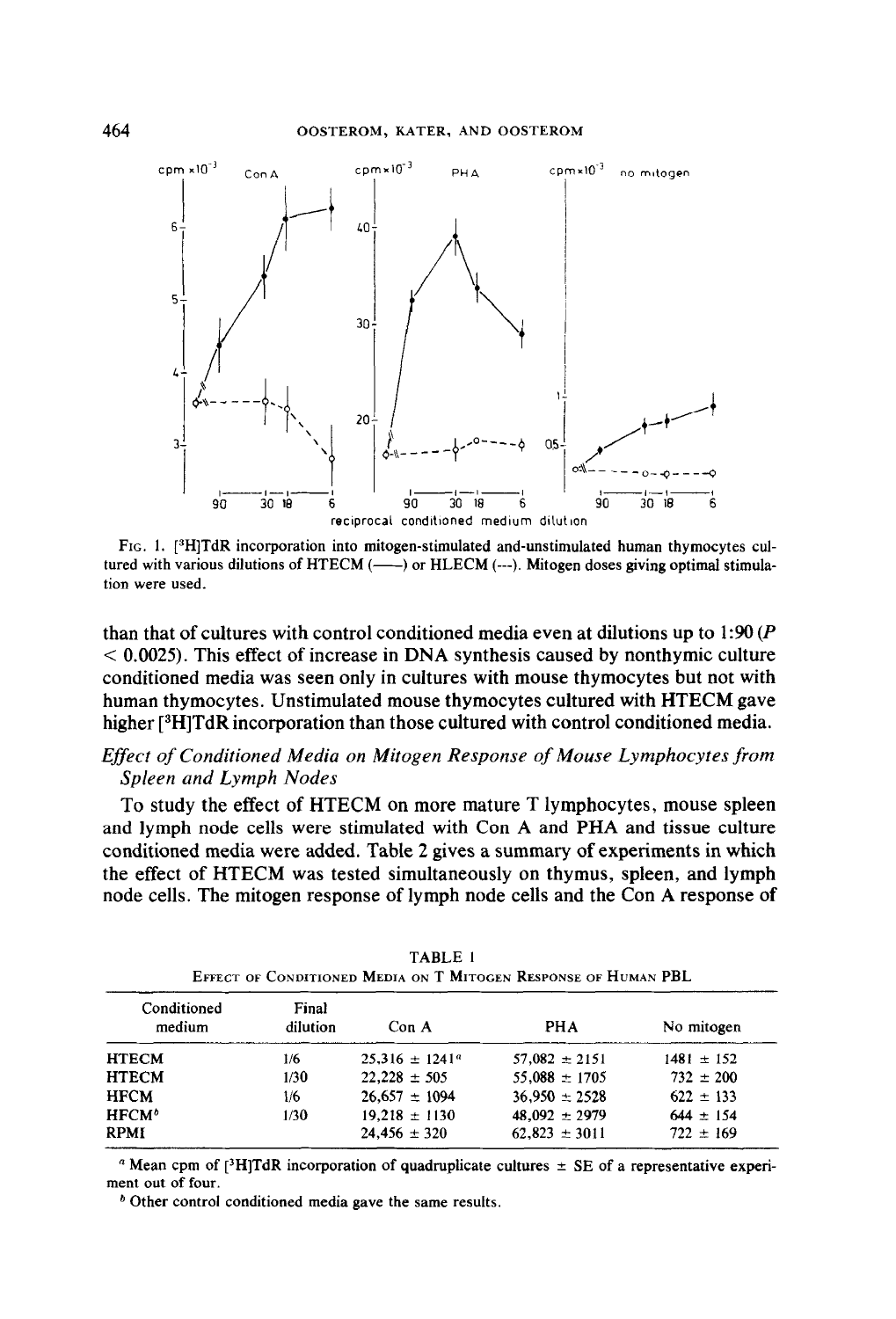

FIG. 2. [<sup>3</sup>H]TdR incorporation into mitogen-stimulated and -unstimulated mouse thymocytes cultured with various dilutions of HTECM (----) or HLECM (---).

spleen cells were not affected by HTECM. The PHA response of spleen cells was found to be increased by HTECM at a dilution of 1:30. This could mean that thymus and spleen contain an identical population of target cells for HTECM. Therefore, we compared the PHA response of thymocytes and spleen cells cultured with several dilutions of HTECM (Fig. 3). The two curves appeared to be quite similar, but the net increase in PHA response of thymocytes was smaller than that of spleen cells.

| Conditioned<br>medium    | Final<br>dilution | Mitogen          | Lymphocyte source         |                       |                    |
|--------------------------|-------------------|------------------|---------------------------|-----------------------|--------------------|
|                          |                   |                  | Thymus                    | Spleen                | Lymph nodes        |
| <b>HTECM</b>             | 1/30              | Con <sub>A</sub> | $37,442 \pm 872^{\circ}$  | $194.257 \pm 6.818^h$ | $76.514 \pm 4.060$ |
| <b>HLECM<sup>c</sup></b> | 1/30              |                  | $18,062 \pm 633$          | $195,488 \pm 5,012$   | $81,939 \pm 143$   |
| <b>HTECM</b>             | 1/30              | <b>PHA</b>       | $12,864 \pm 1145^{\circ}$ | $195,705 \pm 6,179^d$ | $89,723 \pm 3,630$ |
| HLECMc                   | 1/30              |                  | $3.176 \pm 123$           | $157.508 \pm 5.743$   | $93.654 \pm 1.653$ |
| <b>HTECM</b>             | 1/30              | <b>LPS</b>       | $857 + 79$                | $55.208 \pm 1.218$    | $2.330 \pm 260$    |
| HLECMc                   | 1/30              |                  | $829 \pm 158$             | $61.446 \pm 1.989$    | $2.127 \pm 252$    |
| <b>HTECM</b>             | 1/30              | No.              | $366 \pm 84$              | $1.054 \pm 186$       | $671 \pm 101$      |
| <b>HLECM</b>             | 1/30              | mitogen          | $215 \pm 50$              | $743 \pm 92$          | $528 \pm 187$      |

TABLE 2 EFFECT OF CONDITIONED MEDIA ON MITOCEN RESPONSE OF MOUSE LYMPHOCYTES

 $P < 0.0005$ .

<sup>b</sup> Mean cpm of [ $\frac{3H}{T}$ dR incorporation of quadruplicate cultures  $\pm$  SE of a representative experiment out of three.

 $c$  With other control conditioned media the same results were obtained.

d  $P < 0.0025$ .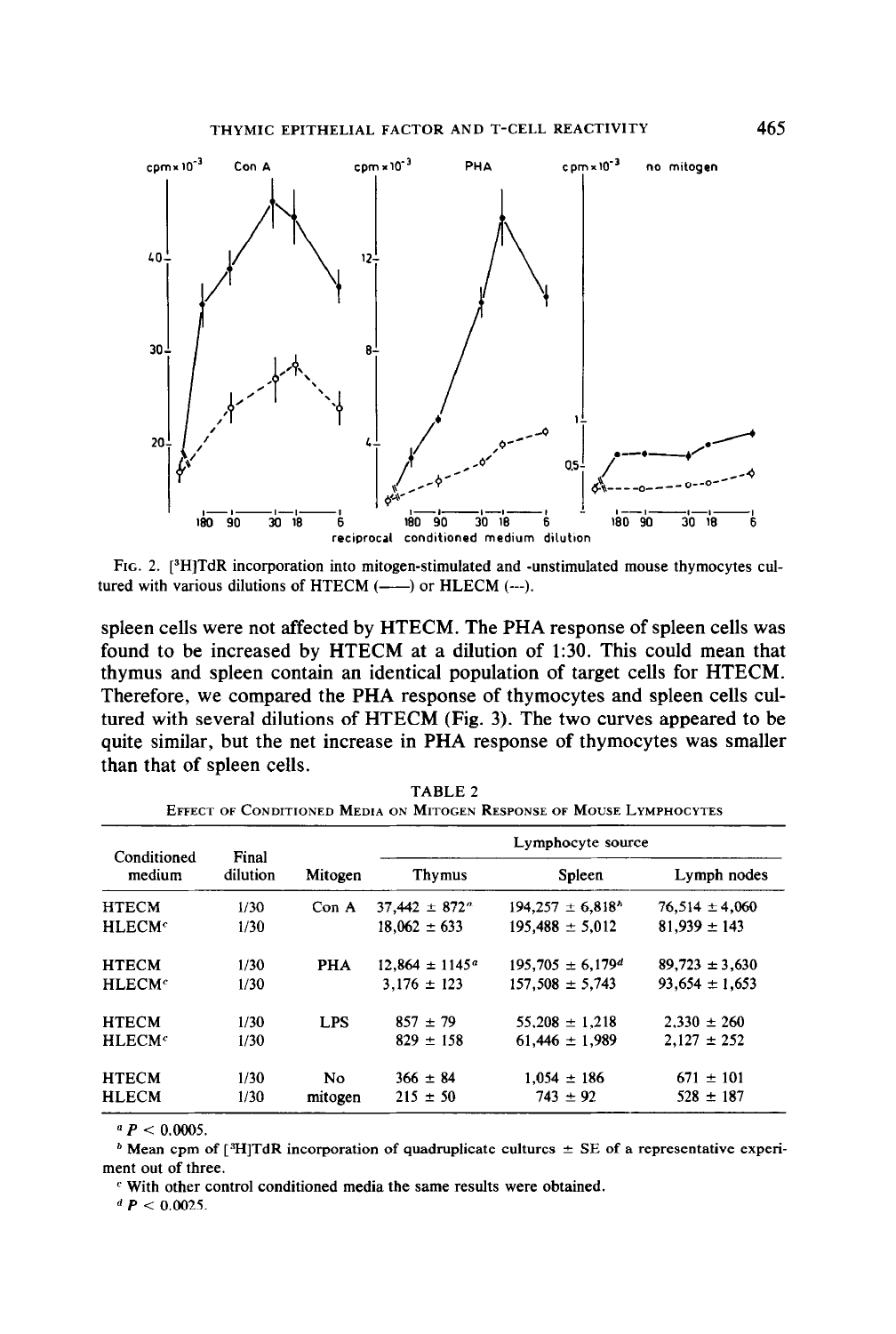

FIG. 3. [3H]TdR incorporation into PHA-stimulated mouse thymocytes and spleen cells cultured with various dilutions of HTECM (-----) or HLECM (---).

Because of the fact that LPS is considered to be a specific B-cell mitogen in mice (16) we also used LPS to study the effect of HTECM on the B-mitogen response of mouse lymphocytes. LPS and tissue culture-conditioned media were added to thymocytes, spleen, and lymph node cells. LPS stimulation of thymocytes was extremely low, but spleen and lymph node cells could be stimulated with LPS (Table 2). No effect of HTECM or other conditioned media was found on the response of mouse lymphocytes to LPS.

### Target Cell for HTECM in Mouse Thymic Lymphocyte Population

In order to evaluate which thymocyte population is affected by HTECM, mice were injected with HC. Three days after treatment the number of thymocytes declined to  $5-10\%$  of the cell number of a normal thymus, while repopulation of the thymus was noted from the seventh day after HC treatment. The effect of HTECM on mitogen responsiveness of thymocytes from mice at various days after HC treatment was studied to investigate its effect on cortisone resistant thymocytes  $(T_{cr},$  Day 3 after HC) and on immature lymphocytes entering the thymus during the repopulation period. As shown in Figs. 4a and b there was a relative increase in reactivity to both Con A and PHA in the first 5 days after HC treatment when the total thymic cell number diminished. During the subsequent regeneration of the thymus the reactivity to both mitogens decreased and reached a minimum below control values around Day 12. As can be noted in Fig. 4a the effect of HTECM on [3H]TdR incorporation in Con A-stimulated thymocytes was absent at Days  $3-5$ , reached normal levels at Day 7, and was absent again around Day 12. The increase in [<sup>3</sup>H]TdR incorporation in PHA-stimulated thymocytes caused by HTECM was maximal at Days  $3-5$  and dropped to zero around Day 12 (Fig. 4b). The mitogen reactivity of thymocytes and the effect of HTECM reached normal levels at Day 24.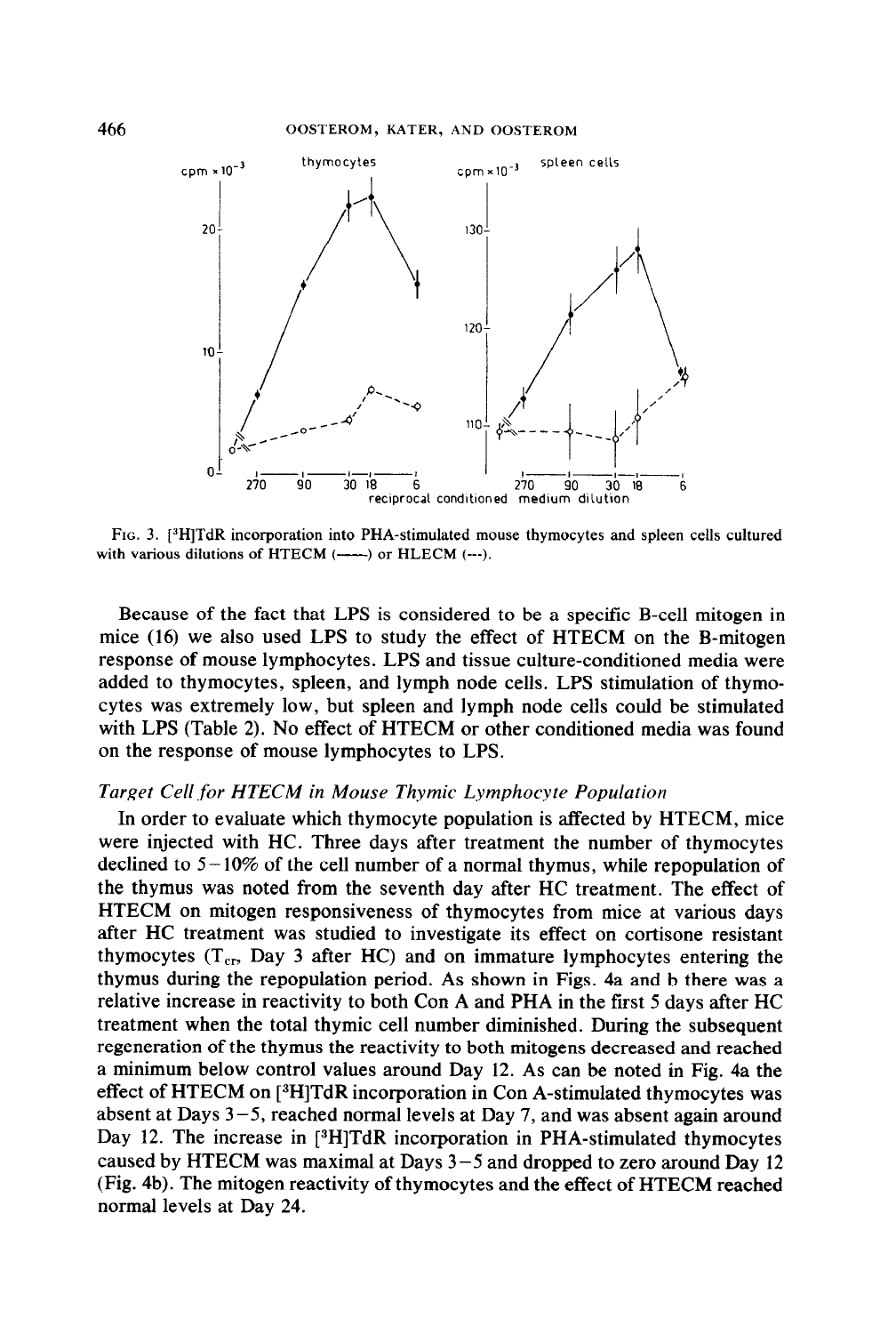

FIG. 4. [3H]TdR incorporation into Con A- (a) or PHA- (b) stimulated mouse thymocytes, obtained from mice various days after HC treatment, cultured with HTECM at a dilution of 1:30  $($ ---) or without conditioned medium  $(-)$ . Each point is the mean  $\pm$  SE of three different experiments. Bars are omitted if they are smaller than the figures.

To get a better understanding of the effect of HTECM on the mitogen response of the different thymocyte subpopulations, mixtures of thymocytes 3 days  $(T_{c})$ and 12 days  $(T_{12})$  after HC were used (Figs. 5a and b). Con A and PHA response increased with increasing numbers of  $T_{cr}$ . The effect of HTECM on the Con A response was already seen with 5%  $T_{cr}$  and reached its maximum with 20%  $T_{cr}$ ; no effect was seen with either 100%  $T_{cr}$  or 100%  $T_{12}$ . The effect of HTECM on the PHA response increased with rising numbers of  $T_{cr}$  and was maximal with 100%  $T_{cr}$ 

#### **DISCUSSION**

Several thymic humoral factors are described inducing T-lymphocyte matura-



FIG. 5. The dotted line represents the [<sup>3</sup>H]TdR incorporation into mixtures of T<sub>cr</sub> and T<sub>12</sub> stimulated with Con A (a) or PHA (b). The solid line shows the [<sup>3</sup>H]TdR incorporation when HTECM at a dilution of 1:30 was added.  $T_{cr}$ , thymocytes obtained 3 days after HC treatment:  $T_{12}$ , thymocytes obtained 12 days after HC treatment. Each point is the mean  $\pm$  SE of three different experiments.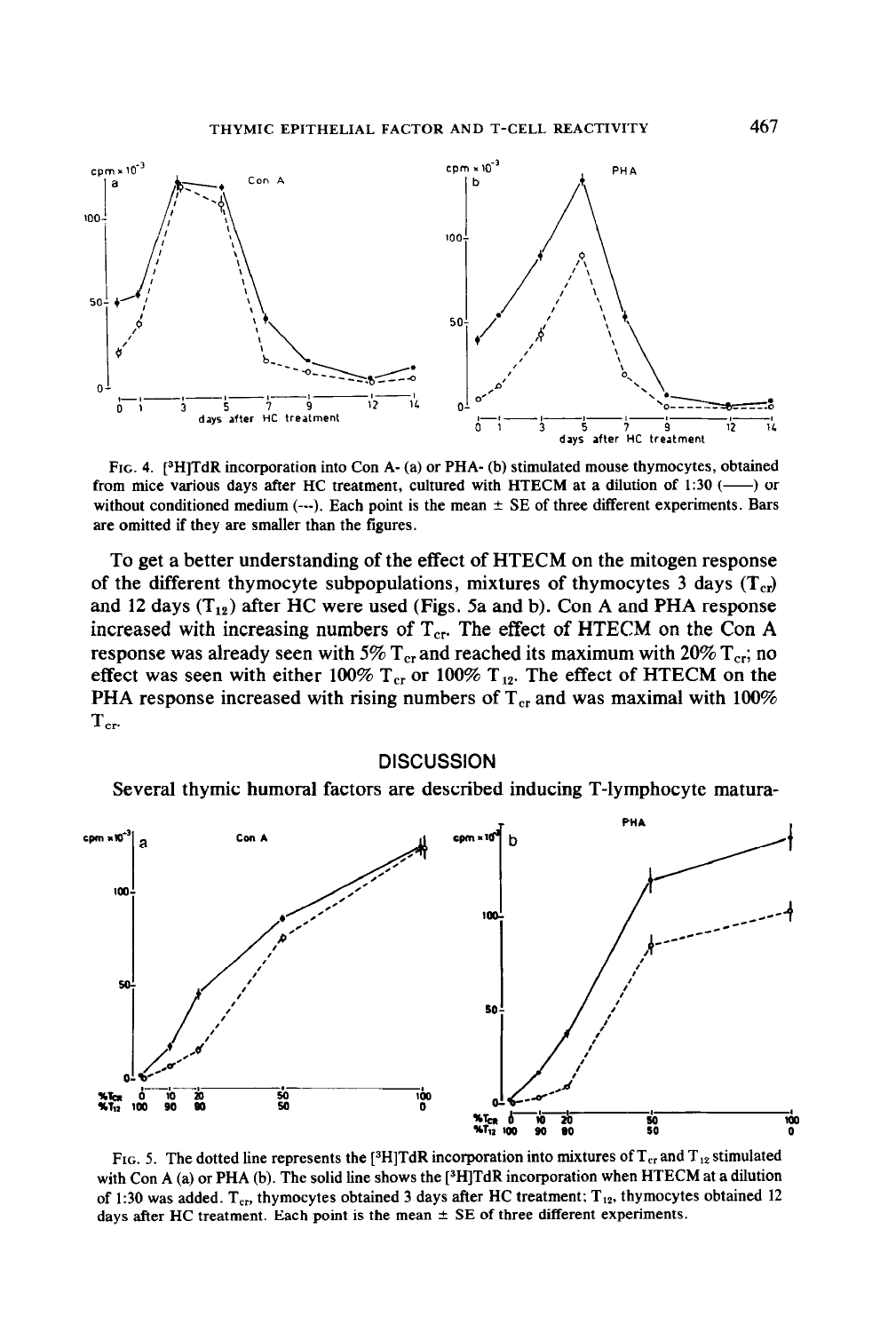tion. Most of these are whole thymic extracts, which makes it difftcult to discriminate between epithelial and lymphocytic factors. Thymic epithelial cultures can be used to get around this difficulty. We have studied the effects of human thymic epithelial-conditioned medium on mitogen response of human and mouse lymphocytes. Although HTECM most probably represents a mixture of both stimulating and depressing factors, our results show that HTECM increases the responsiveness of human thymocytes to Con A and PHA (as measured by  $[^{8}H]TdR$  incorporation) while other conditioned media, from fibroblast as well as epithelial origin, fail to do so. Others (17) found an effect only on the Con A but not the PHA response of human thymocytes. HTECM also elevates the Con A and PHA response of mouse thymocytes. This latter observation indicates that the activity expressed by HTECM is not species specific. Evidence for the thymic epithelial origin of the factor in HTECM stems from the following observations:

(a) Even though human thymic epithelial cultures are always contaminated with fibroblasts, conditioned media from pure fibroblast cultures do not increase the mitogen response.

(b) Conditioned media from HeLa cells and epithelial cultures other than thymus, i.e., sublabial mucosa and salivary gland, give results similar to those from fibroblast cultures. Conditioned media from nonthymic cultures have no effect on mitogen response of human thymocytes but always cause a small increase in mitogen response of mouse thymocytes. This phenomenon may be due to the difference in species, possibly caused by cell surface antigens shed into the medium. No effect of HTECM on mitogen stimulation of human PBL is seen. This suggests that the target cell for HTECM is a rather immature human T lymphocyte.

The PHA but not the Con A and LPS response of mouse spleen cells is increased by HTECM. The mitogen response of mouse lymph node cells is not affected by HTECM. From these data the conclusion can be drawn that the thymus and, to a lesser extent, the spleen, contain a cell population (apparently not B lymphocytes) which is sensitive to HTECM. Spleen cells of mice have been shown to contain target cells for thymic humoral factors but effects on mitogen response are seen only after preincubation (18) or after separation of spleen cells on discontinuous BSA gradients (19, 20). This enrichment of target cells in the spleen is not needed to demonstrate the effect of HTECM.

Three days after HC treatment of mice the thymus is deprived of cortical thymocytes and contains mainly medullary thymocytes (13). Using Con A stimulation we have been unable to demonstrate any effect of HTECM on  $T_{cr}$  (Fig. 4). This implies that the effect of HTECM on the Con A response of total thymocytes has to be attributed to an effect on  $T_{\text{cs}}$ . With PHA stimulation, however, the effect of HTECM increases with the relative increase of  $T_{cr}$  between Day 1 and Day 5 after HC treatment, indicating that there is nevertheless an effect of HTECM on the more mature  $T_{cr}$ . These effects are about the same as those found on spleen cells. These observations can be explained by assuming that the Con A response of  $T_{cr}$  and spleen cells is already maximal. However, the response of both cell populations to PHA is lower than that of peripheral T lymphocytes (4) and apparently HTECM can increase this responsiveness.

Twelve days after HC treatment the thymus contains lymphocytes  $(T_{12})$  that do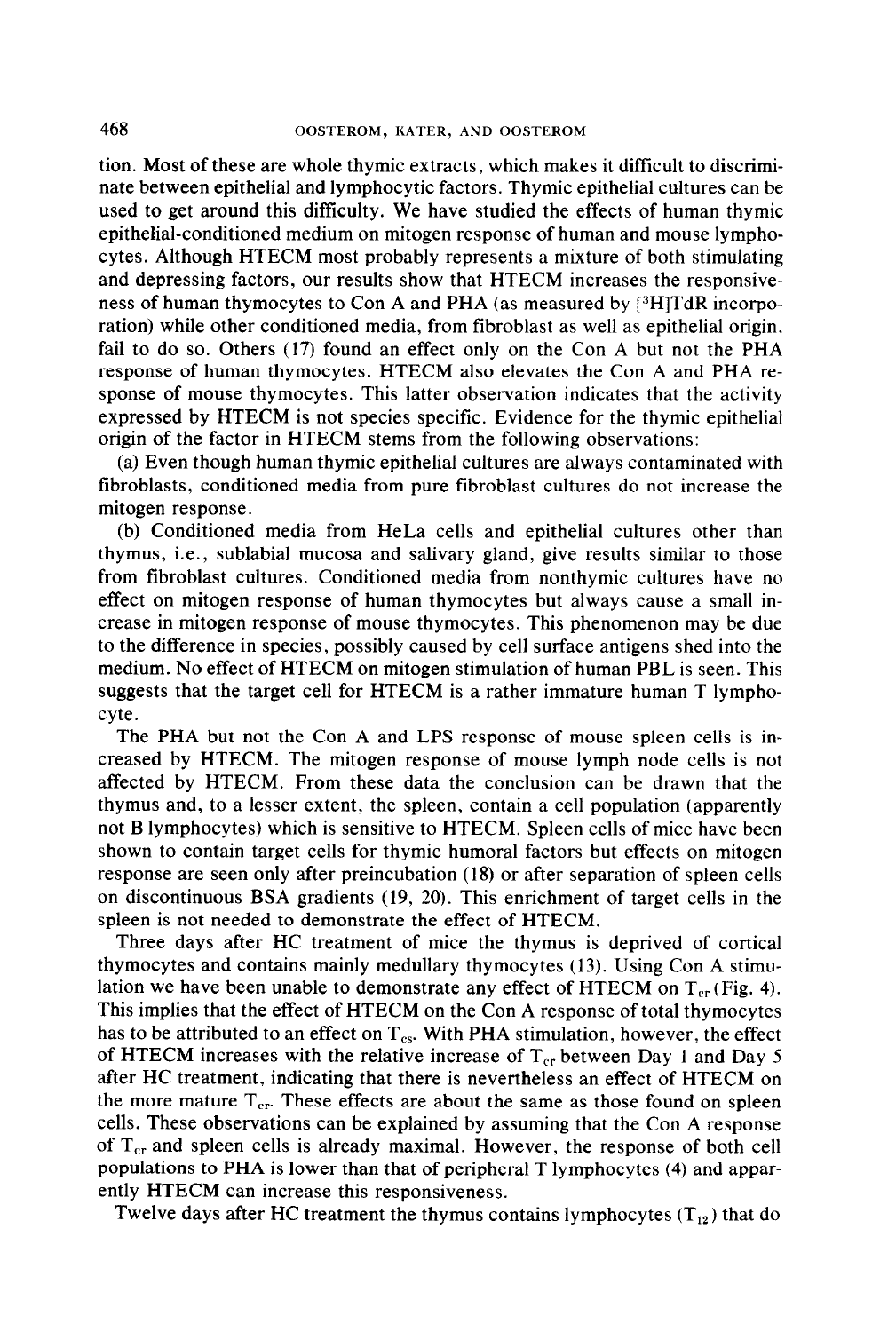not respond to Con A and PHA; HTECM cannot induce this responsiveness. This may be due to the disappearance of  $T_{cr}$  from the thymus. Data of Dumont (21) about the electrophoretic mobility of thymocytes after HC treatment support this idea.

Addition of increasing numbers of  $T_{cr}$  to  $T_{12}$ , keeping the total cell number constant, results in increased response to Con A and PHA. The effect of HTECM on the PHA response is maximal with 100%  $T_{cr}$ , confirming the results shown in Fig. 4b. To induce Con A reactivity in  $T_{12}$ , Con A-stimulated  $T_{cr}$  or lymph node cells are needed (13, 22). A stimulating effect of HTECM on the Con A response of these mixtures is seen with 5%  $T_{cr}$  and the effect is maximal with 20%  $T_{cr}$  (Fig. 5a). The same holds true when lymph node cells instead of  $T_{cr}$  are added, indicating that HTECM has an effect on the Con A response of  $T_{12}$  but this can be seen only in the presence of Con A-stimulated mature T lymphocytes.

Our findings that HTECM affect both mouse thymocytes subpopulations seem to be in conflict with data concerning rat thymocytes (9). In that study effects of rat thymic epithelial culture supernatants are seen only on T-mitogen response of rat  $T_{\rm es}$ .

The relationship between HTECM and thymic humoral factors obtained from thymus extracts remains unclear. It has been found that mouse thymocytes or spleen cells preincubated with thymic humoral factor (THF) exhibit higher Con A and PHA responses (23). But THF directly added to the mitogen-stimulated spleen cell cultures gives an inhibition; no data are shown for thymocytes. Thymosin fraction 5 is known to increase the capacity of mouse thymocytes to react in a one-way mixed lymphocyte culture when added to the culture (24). We tested the effect of thymosin fraction 5 and mixtures of HTECM and thymosin on T-mitogen response of different lymphoid cell populations. We never found any increasing effect of thymosin in doses ranging from 0.1 to 100  $\mu$ g/ml. With high concentrations of thymosin up to 100  $\mu$ g/ml a 50% inhibition of the Con A response was seen (unpublished observations).

This study indicates that HTECM in vitro acts on T lymphocytes in different stages of development.

## ACKNOWLEDGMENTS

The authors would like to express their appreciation to the cardiac surgery teams of the University Children's Hospital Het Wilhelmina Kinderziekenhuis and the Antonius Hospital in Utrecht for their attention in providing us with thymus tissue. Thymosin fraction S (lot BPM 390) was kindly provided by Dr. A. L. Goldstein. The electron microscopy studies were performed by Dr. L. Rademakers. The help of Dr. R. E. Ballieux in preparing the manuscript is gratefully acknowledged.

#### REFERENCES

- 1. Good, R. A., In "Clinical Immunobiology" (J. F. Bach and R. A. Good, Eds), Vol. 1, p. 1. Academic Press, New York, 1972.
- 2. Stutman, O., and Good, R. A.,ln "Contemporary Topics in Immunobiology" (A. J. S. Davies and R. L. Carter, Eds), Vol. 2, p. 299. Plenum Press, New York, 1973.
- 3. Owen, J. J. T., and Ritter, M. A., J. Exp. Med. 129, 431, 1969
- 4. Dyminski, J. W., and Smith, R. T., Ser. Haemat. 7, 524, 1974.
- 5. van Bekkum, D. W. (Ed.), "The Biological Activity of Thymic Hormones." Kooyker Scientific Publications, Rotterdam, 1975.
- 6. Bach, J. F., and Carnaud, C., Prog. Allergy 21, 342, 1976.
- 7. Pyke, K. W., and Gelfand, E. W., Nature (London) 251,421, 1974.